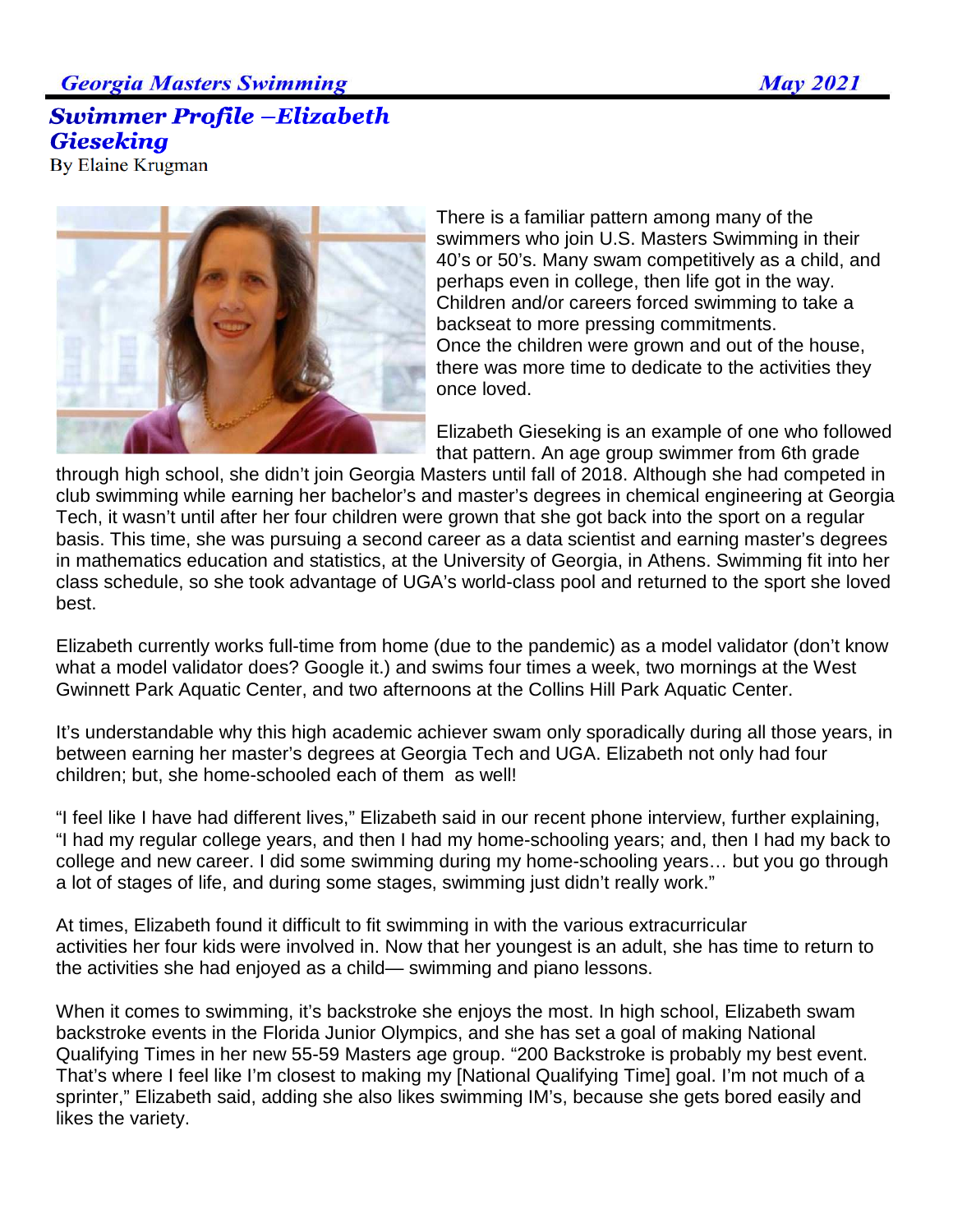To prepare for reaching her goal, Elizabeth is putting in some quality yardage. "My goal this year is to get in about 30 miles a month. Afternoons, I'm doing close to 4,000 yards, and in the mornings, it's more like 3,000 yards to try and average out to that amount… When I was at UGA, that fall, they had 'Swim Between the Hedges,' and this was one of the things that really got me going. That was a good football year for them. For every touchdown they scored, you needed to swim 1,000 yards, and for each field goal, 500 yards. So, this was my weekly swimming goal, to try to get that much in." That is what got Elizabeth started in making monthly and annual swimming mileage goals. Her 2021 target is to surpass her goal of 350 miles in the Go the Distance program. "Having long term distance goals are what keep me going," she explained.

Since her return to competitive swimming, Elizabeth says, "I'm still improving, which is a good thing. At this age, you're aging, but you're trying to get in better condition, and really working on better technique is my thing right now; because, there is only so good of condition I can get in at this age. I was hoping it would be easier!"

It may not always come easy; however, Elizabeth thoroughly enjoys her time in the water. "I like the feeling of going fast. Just the gliding through the water; I like that feeling. It's not necessarily how fast the time is; sometimes you just feel really good swimming. Feeling strong; it makes you feel good about yourself. Especially in May, when I first got back into the pool after two months [of lock down]; it was like, oh, this feels so good!" she said.

When I asked Elizabeth what she likes about Masters swimming, she replied, "Even more than worrying about my times at the meets, I enjoy getting to see other people, especially the older swimmers who are very inspiring. You see the older inspiring swimmers, you see the younger faster swimmers, you see some older faster swimmers; I find that inspiring. To me, I like that more about the meets than the actual competition. The actual competition may or may not go as planned."

Elizabeth's favorite meet memory was competing at the Masters Pan Am Games, in her hometown of Orlando, where her parents still live. She remembered, "I was sitting with two sisters from different states, and then there was another lady from Utah that was sitting with us; so, there was this cluster of people from different places. That was a really neat experience, just meeting people from all over. I talked with some of the Georgia people that were there, too, that I had seen at different meets. I did improve my times, so I was happy with that."

In addition to training and competition, Elizabeth is getting involved in Masters swimming as a volunteer. During our last Georgia Masters board meeting (virtually on Zoom), she was welcomed as a member-at-large addition to the board.

Back in September of 2019, Elizabeth had competed in the Southside Seals Pentathlon and stayed for the board's annual meeting, because she was curious. "I wanted to see what was going on; I like to know what's happening." That led to her joining in on the 2020 annual meeting on Zoom. Elizabeth continued to attend the virtual meetings, which led to Britta O'Leary inviting her to join the board.

When I asked Elizabeth why she wanted to serve on the board, she replied, "I have a history of volunteering, in general. My parents were good examples of volunteering. My dad delivered Meals-on-Wheels until he was 90. He's 99 and will be 100 in April. He is actually one of my swimming examples. He wasn't fast, but he kept exercising and kept swimming until he was 91. He got injured and hasn't done much since then. When I was young, he would drive me to my morning swim practice at 5:00 am. After he retired, he swam regularly, but he never competed and was